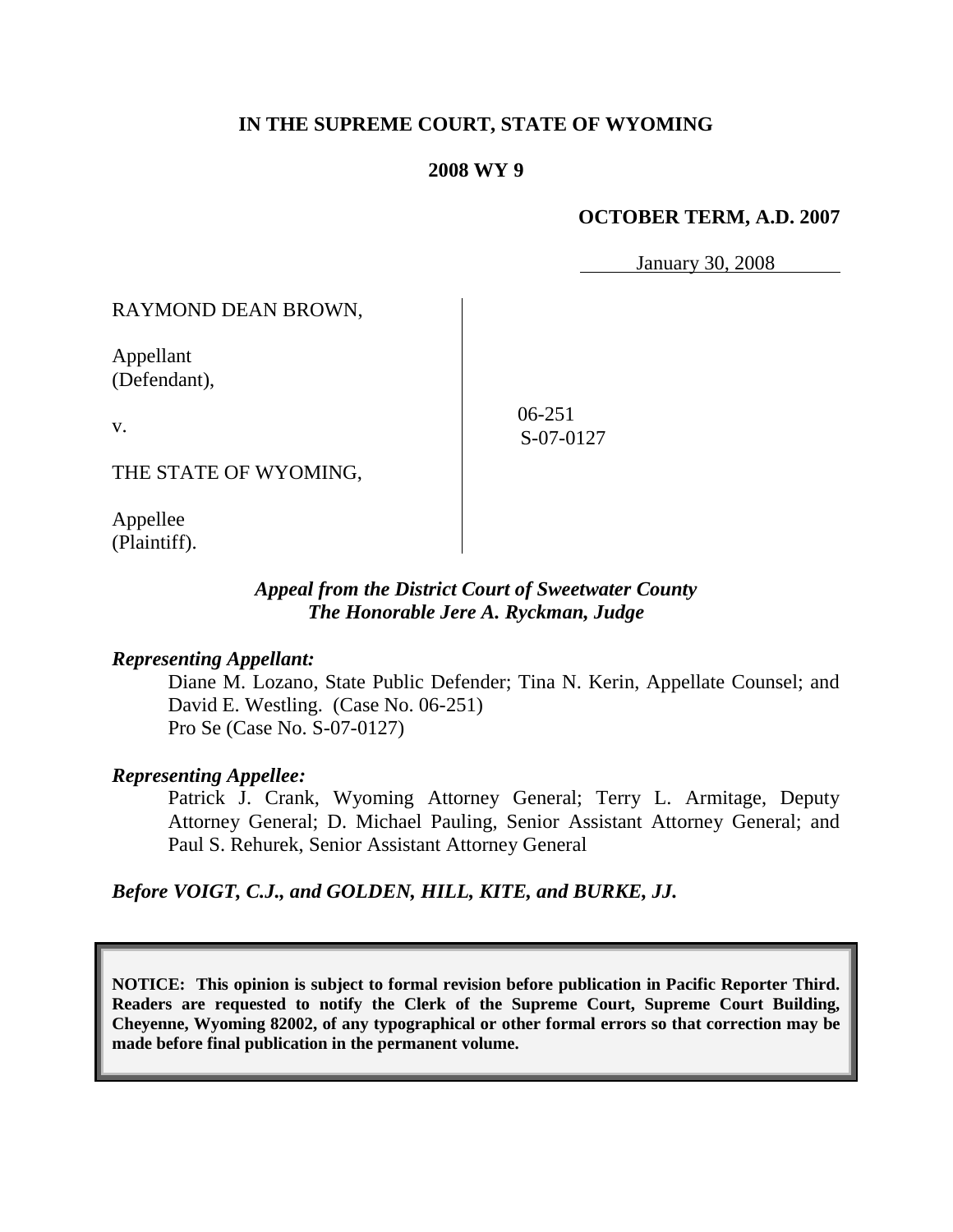# **HILL, Justice.**

[¶1] On our own motion, we consolidated the two above-captioned appeals for purposes of their disposition.

[¶2] On March 17, 2000, Appellant, Raymond Dean Brown (Brown), was adjudged guilty of the crime of operating an unlawful clandestine laboratory operation and misdemeanor possession of a controlled substance, after he entered nolo contendere pleas to those offenses. During the proceedings in his case, and especially in the process of negotiating a plea agreement, Brown incriminated himself in several other crimes, in particular federal firearms violations. A part of the plea bargain included a promise by the prosecuting attorney that Sweetwater County would not further charge Brown with crimes related to those matters.

[¶3] Brown contends that the State violated the terms of his plea bargain/immunity promise, and he has attempted to litigate that matter, with reams of paper, in the district court. The district court entered orders denying relief as to all of his claims. We will dismiss the appeals because the district court lacked jurisdiction to entertain Brown's claims and, thus, we too lack jurisdiction to consider them.

### **ISSUES**

[¶4] Brown raises this issue in Case No. 06-251:

1. The State's use of information obtained in a "proffer" for which Raymond Brown had been promised use and derivative use immunity as part of his plea agreement violated that plea agreement, and the court's refusal to grant relief from the judgment and sentence based on that plea agreement was an abuse of discretion.

In response, the State queries:

Did the district court have subject matter jurisdiction over [Brown's] W.R.C.P. 60(b) motion? If so, should [Brown] have been collaterally estopped from relitigating the issue of whether a violation of his plea agreement occurred and, in any event, does the record show a violation of the plea agreement.

In that case, Brown is represented by the Wyoming Public Defender, Appellate Counsel.

[¶5] In Case No. S-07-0127 Brown, acting *pro se*, contends: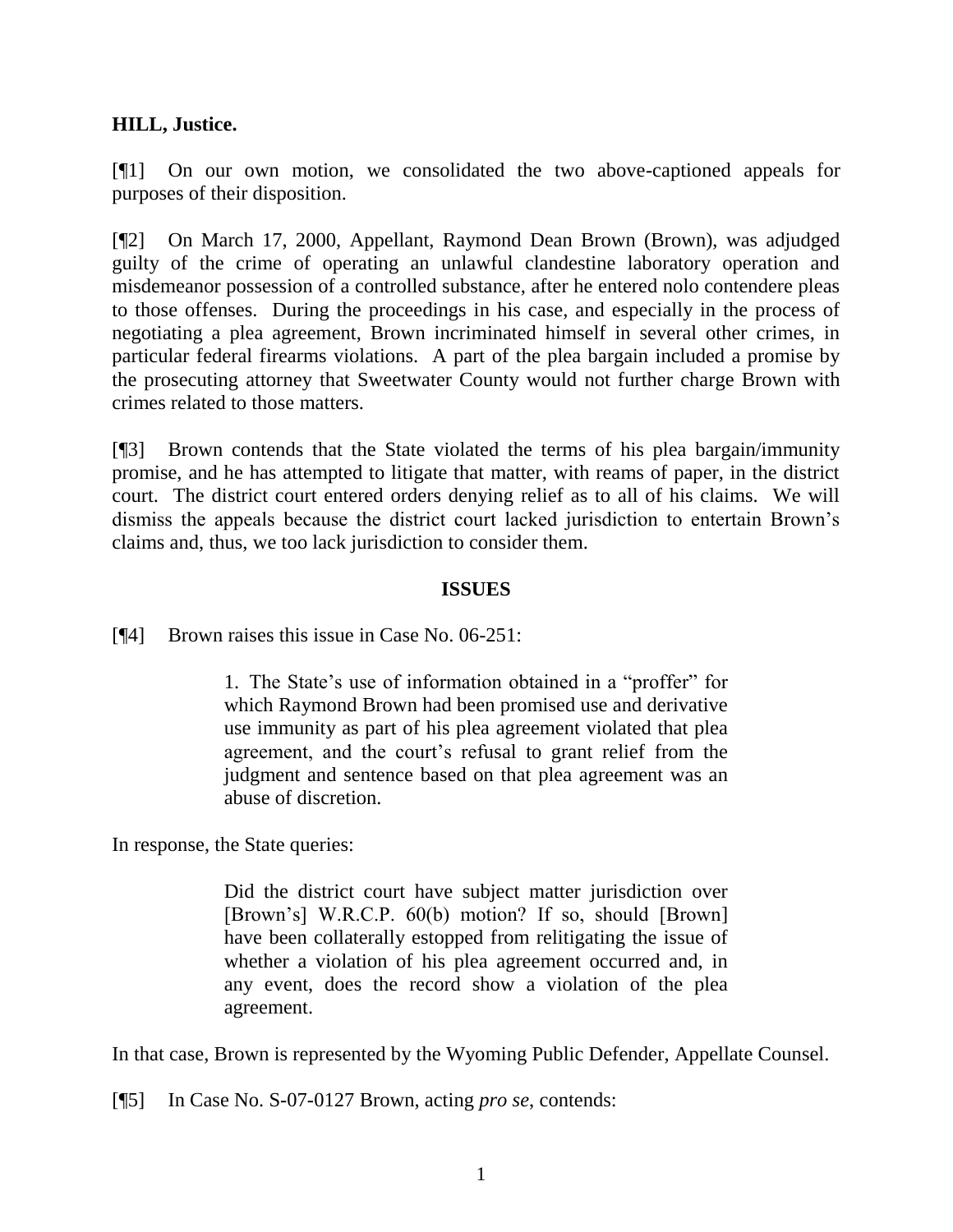1. The district court's order dated 5/10/2007 denying Mr. Brown's pro se "Motion Giving Notice That the Appeal Action (06-251) Has Been Mistakenly Docketed Prematurely before the Wyoming Supreme Court and Motion Seeking Appropriate Judicial Actions Consistent with the Protections Afforded by Procedural Due Process" was in contravention of W.R.APP.P. Rule 2.04; 2.02(a) and (b); and controlling authority, which deprived Mr. Brown of procedural due process and a complete record on appeal. Moreover, said order was not in compliance with W.R.C.P. Rule 52(a), being void of any relevant findings of fact and conclusions of law. Therefore, the denial of the motion was clearly erroneous and an abuse of discretion.

2. The district court's order dated 5/10/2007 denying Mr. Brown's "Renewed Motion Giving Notice of a Conflict of Interest with Current Counsel David Westling – Public Defender – Appellate Division and Renewed Request for Appointment of Substitute Counsel" was in contravention of W.R.Cr.P. Rule  $44(b)(1)$  and  $44(e)(2)(A)$  and (B). Therefore, the denial of the motion was clearly erroneous and an abuse of discretion. Moreover, the court failed to conduct an adequate inquiry into Mr. Brown's documented claim of a potential conflict of interest by affording an evidentiary hearing after being sufficiently apprised of the matter. Based on the totality of circumstances, this was an abuse of discretion.

3. The district court's order dated 5/10/2007 denying Mr. Brown's timely filed pro se "Motion to Alter or Amend Judgment Pursuant to W.R.C.P. 59" was based on inapposite Wyoming authority and therefore an abuse of discretion.

4. The district court's failure to timely resolve Mr. Brown's "Motion for Appointment of Counsel for Indigent the Defendant to Pursue Appeal Process – Pursuant to [Wyo. Stat. Ann.] § 7-6-104(a)(vi) (or applicable rule/statute – or – Motion for Appointment of Paralegal Services on this Appeal Action" i.e., S-07-0127 was in contravention of W.R.Cr.P. Rule  $44(a)(1)$  and  $44(b)(1)$ . Pursuant to the court's own advisement dated 12/06/2006 stating "I have no problem appointing appellate counsel for these – these motion[s] that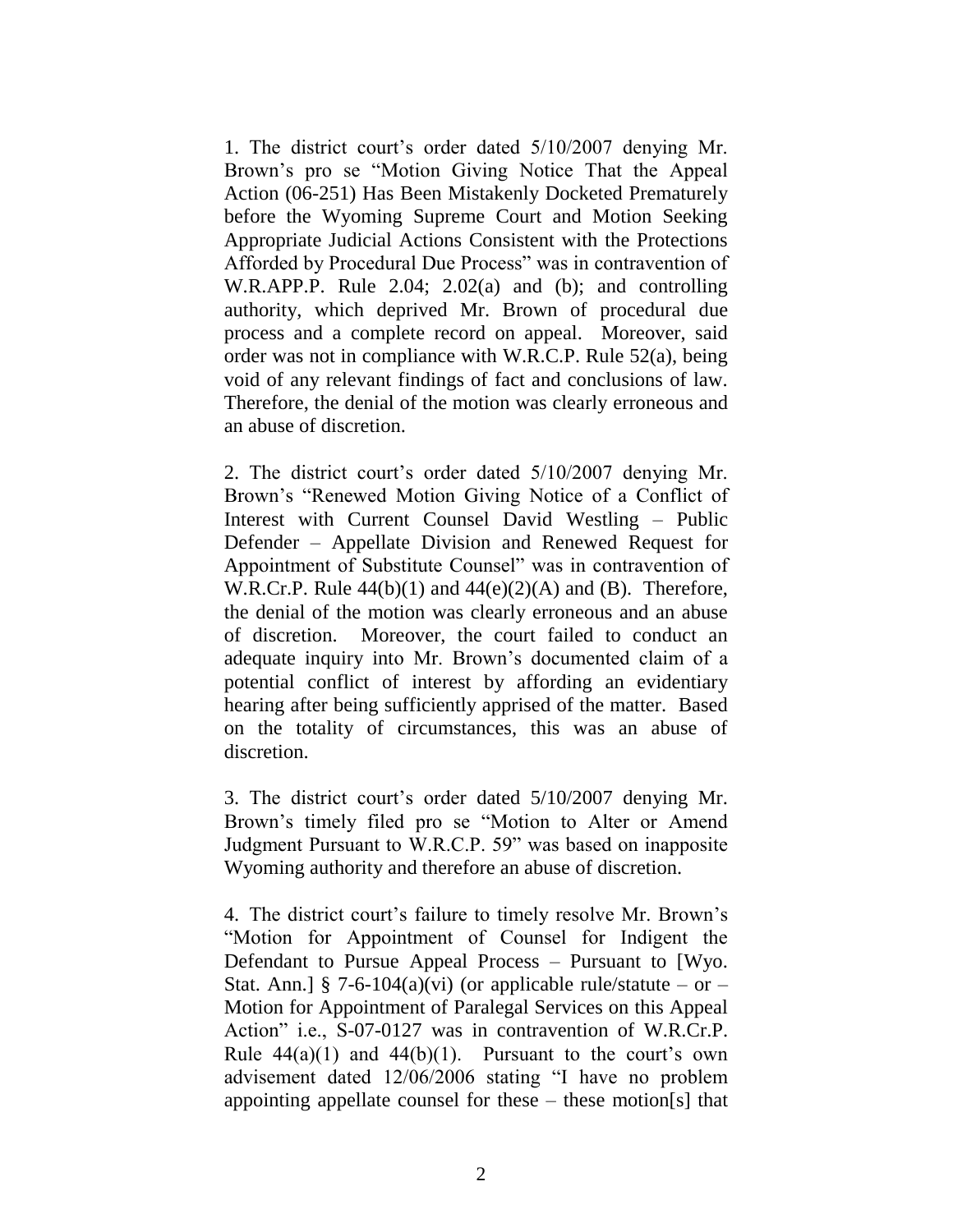he's filed in the district court," directly coincides with the court's order dated June 4, 2007 granting Mr. Brown's "Motion for Leave to Proceed in Forma Pauperis on Appeal," which specifically referenced and included attorney's fees. Therefore, based upon the totality of circumstances, the error raised herein is an abuse of judicial discretion.

5. The district court's failure to timely adjudicate Mr. Brown's "Motion for Judicial Notice of Adjudicative Facts Pursuant to Wyoming Rules of Evidence Rule 201," which was filed on 09/05/2006 and directly associated to Mr. Brown's issues on appeal now pending before this Court in Case Number (06-251) and (S-07-0127) violates procedural due process, Rule 201(d), and further deprived Mr. Brown of a complete record for his appeals. Therefore, based upon the totality of the facts and circumstances of this case, the lower court has abused its discretion.

6. The Wyoming Public Defender's Office, Appellate Division – Attorneys Donna Domonkos' and David Westling's abandonment of their obligations as counsel of record to diligently advocate Mr. Brown's motions in the district court, which are directly associated with the matters on appeal in Case No. (06-251) and (S-07-127), constitutes blatant ineffective assistance of counsel.

In response, the State contends:

l

Did the district court have subject matter jurisdiction over the motions that were denied in the court's order of May 10, 2007? If so, did the court err in denying them?

# **FACTS AND PROCEEDINGS**

[¶6] Shortly after the State court proceedings associated with his plea agreement were concluded, Brown was charged with and convicted of several serious firearms crimes in Federal court: (1) Being a felon in possession of a firearm; (2) unlawfully possessing a machine gun; and (3) carrying a machine gun during and in relation to a drug trafficking crime. He was sentenced to 115 months for the first two counts and 360 months for the third, to be served consecutively.<sup>1</sup> United States v. Brown, 400 F.3d 1242, 1244-45 (10<sup>th</sup>)

<sup>1</sup> Eventually, Brown's federal sentences were reduced by 45 months. *United States v. Brown*, 212 Fed.Appx. 747 (C.A. 10 (Wyo. 2007)).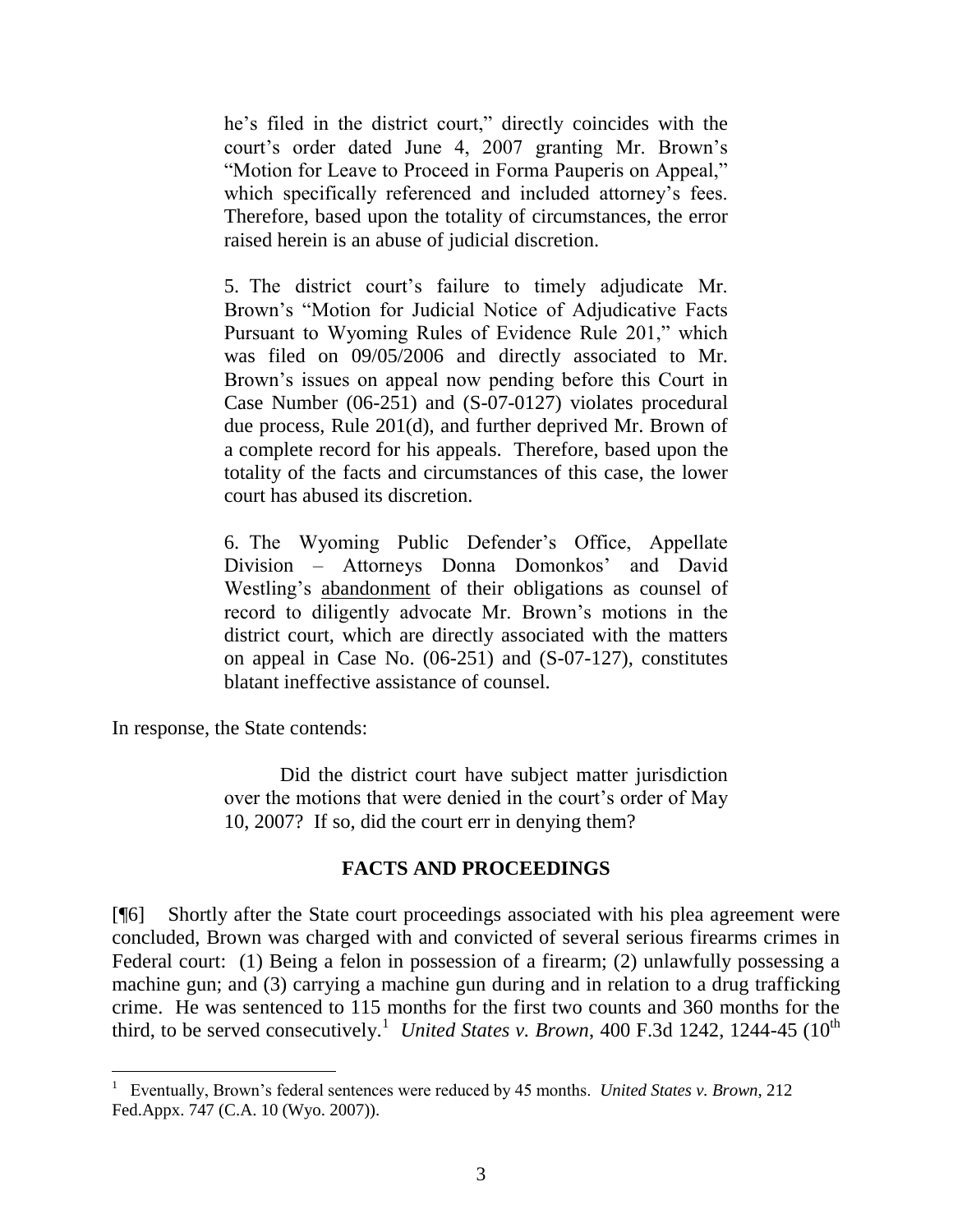Cir. 2005) (the opinion was published on March 9, 2005). One of the issues Brown raised in that appeal was that the court erroneously failed to suppress, or grant a hearing regarding, statements Brown made in exchange for an implicit immunity agreement with state authorities. *Id*. at 1245. The Court of Appeals disposed of that issue with this discussion:

> Mr. Brown next claims the district court should have suppressed statements that he made to Wyoming state authorities on February 3, 2000, and should have held a hearing on the derivative use of the statements. He maintains that state authorities implicitly promised, in exchange for his providing information, not to facilitate other jurisdictions in using the statements against him. He claims that the state nevertheless passed along his statements to federal authorities, and that they essentially formed the basis of federal charges against him. Mr. Brown claims Special Agent Claman's recounting of his statements at trial helped prove Mr. Brown knew the gun was a machine gun for the purpose of 18 U.S.C. § 922. Although Mr. Brown filed a motion to suppress the statements, the district court reserved making a ruling and Mr. Brown did not renew the motion at trial or object to the introduction of the statements. We therefore engage in plain error review.

> An exhibit filed by the government in response to Mr. Brown's motion to suppress included a report by Special Agent Claman, who was present during Mr. Brown's discussion with the state. The report noted Mr. Brown was informed that the purpose of the discussion was to assess what consideration he would be provided in exchange for his information, and that:

DCA [Deputy County and Prosecuting Attorney] Howard advised BROWN that information provided would not be used against him in state court proceedings. DCA Howard specifically stated that the terms of the proffer/interview were not binding on federal authorities nor authorities in any other state. DCA Howard further stated he had no authority to grant immunity in any charges that may be brought by federal authorities or authorities in any other state. DCA Howard did state that any state crimes that BROWN admitted to would not be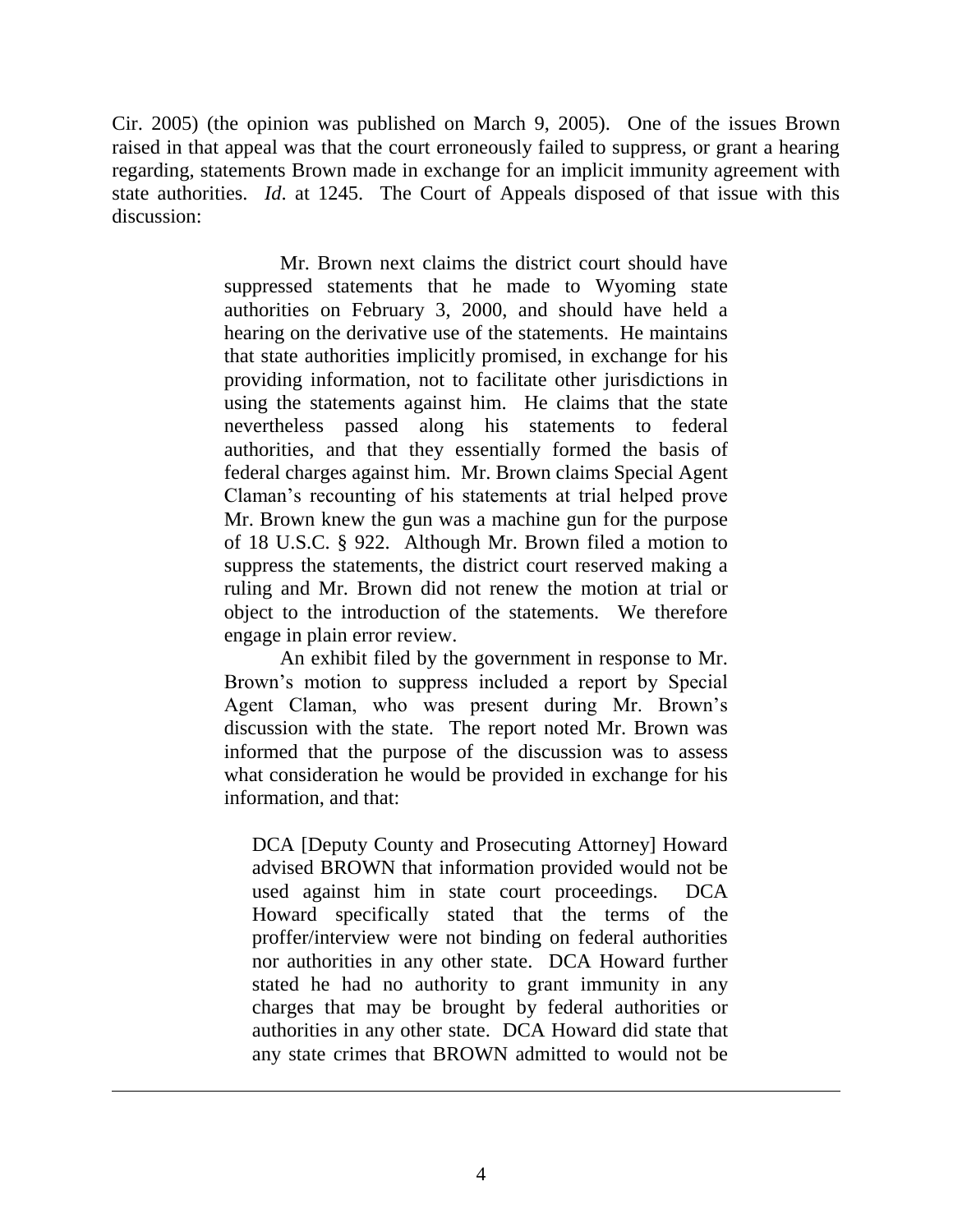prosecuted with the exception of any crimes of violence….

During Mr. Brown's plea discussion in state court, the parties engaged in the following dialogue with the court:

MR. PROKOS [prosecutor]: While under Wyoming law, your Honor, we can't specifically grant immunity, there – there was an agreement that we would not prosecute for any acts or wrongs that is use or derivative use of immunity that Mr. Brown testif[ied] to during his proffer or provided information regarding during his proffer. We won't prosecute him for any of those acts that he's admitted to.

COURT: Is he facing any federal charges?

MR. NELSON [defense attorney]…we've had the matter for four months, and none have come forward, but he certainly could be charged federally…

COURT: Mr. Brown, is this your understanding of the plea agreement?

DEFENDANT: Yes, Your Honor, it is….

The record thus demonstrates the state prosecutor told Mr. Brown that any information he provided would not be used in state proceedings in Wyoming, and that Mr. Brown would not receive protection from federal charges. Mr. Brown expressly acknowledged that he understood these terms. His theory that the state's active role in passing along information in the face of its informal immunity agreement with him constitutes a violation of the plea agreement is not persuasive; here, disclaimers about the lack of federal immunity were clearly provided and Mr. Brown stated his understanding of such. The district court therefore did not err by permitting testimony regarding the relevant conversation or by failing to grant a hearing regarding its derivative use.

*Brown*, 400 F.3d at 1255-56.

[¶7] On February 14, 2005, Brown filed a pleading in the Wyoming district court asking that he be permitted to withdraw his guilty plea under W.R.Cr.P. 32(d) because of the breach of his plea agreement and because that breach resulted in a manifest injustice. W.R.Cr.P. 32(d) provides: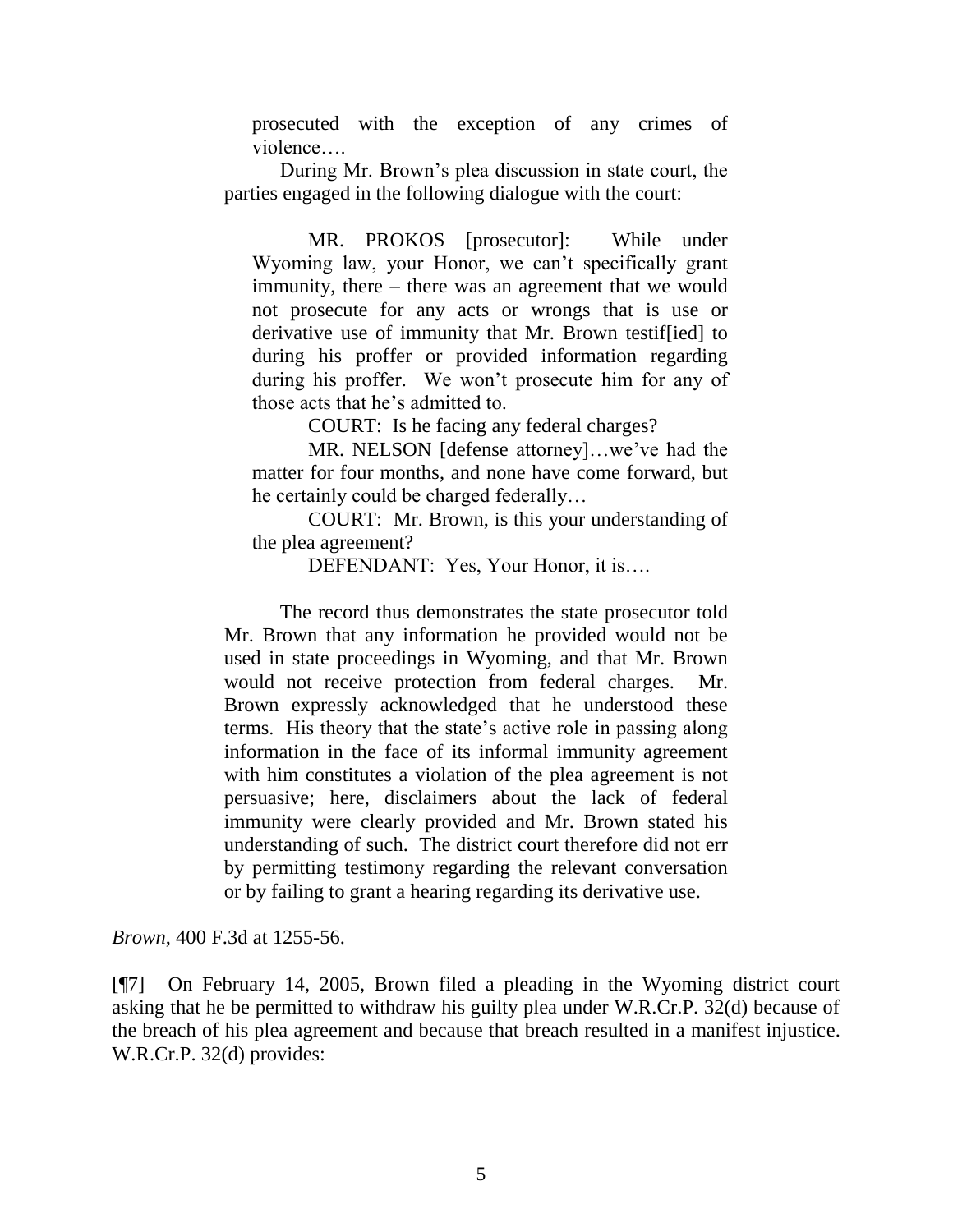(d) *Plea Withdrawal*. -- If a motion for withdrawal of a plea of guilty or nolo contendere is made before sentence is imposed, the court may permit withdrawal of the plea upon a showing by the defendant of any fair and just reason. At any later time, a plea may be set aside only to correct manifest injustice.

[¶8] On April 25, 2006, Brown filed a motion for relief from a final judgment under W.R.C.P. 60(b), which provides:

> (a) *Clerical Mistakes*. -- Clerical mistakes in judgments, orders or other parts of the record and errors therein arising from oversight or omission may be corrected by the court at any time of its own initiative or on the motion of any party and after such notice, if any, as the court orders. During the pendency of an appeal, such mistakes may be so corrected before the appeal is docketed in the Supreme Court, and thereafter while the appeal is pending may be so corrected with leave of the Supreme Court.

> (b) *Other Reasons*. -- On motion, and upon such terms as are just, the court may relieve a party or a party's legal representative from a final judgment, order, or proceeding for the following reasons: (1) mistake, inadvertence, surprise, or excusable neglect; (2) newly discovered evidence which by due diligence could not have been discovered in time to move for a new trial under Rule 59(b); (3) fraud (whether heretofore denominated intrinsic or extrinsic). misrepresentation, or other misconduct of an adverse party; (4) the judgment is void; (5) the judgment has been satisfied, released, or discharged, or a prior judgment upon which it is based has been reversed or otherwise vacated, or it is no longer equitable that the judgment should have prospective application; or (6) any other reason justifying relief from the operation of the judgment. The motion shall be made within a reasonable time, and for reasons (1), (2), and (3) not more than one year after the judgment, order, or proceeding was entered or taken. A motion under this subdivision does not affect the finality of a judgment or suspend its operation. This rule does not limit the power of a court to entertain an independent action to relieve a party from a judgment, order, or proceeding as provided by statute, or to grant relief to a party against whom a judgment or order has been rendered without other service than by publication as provided by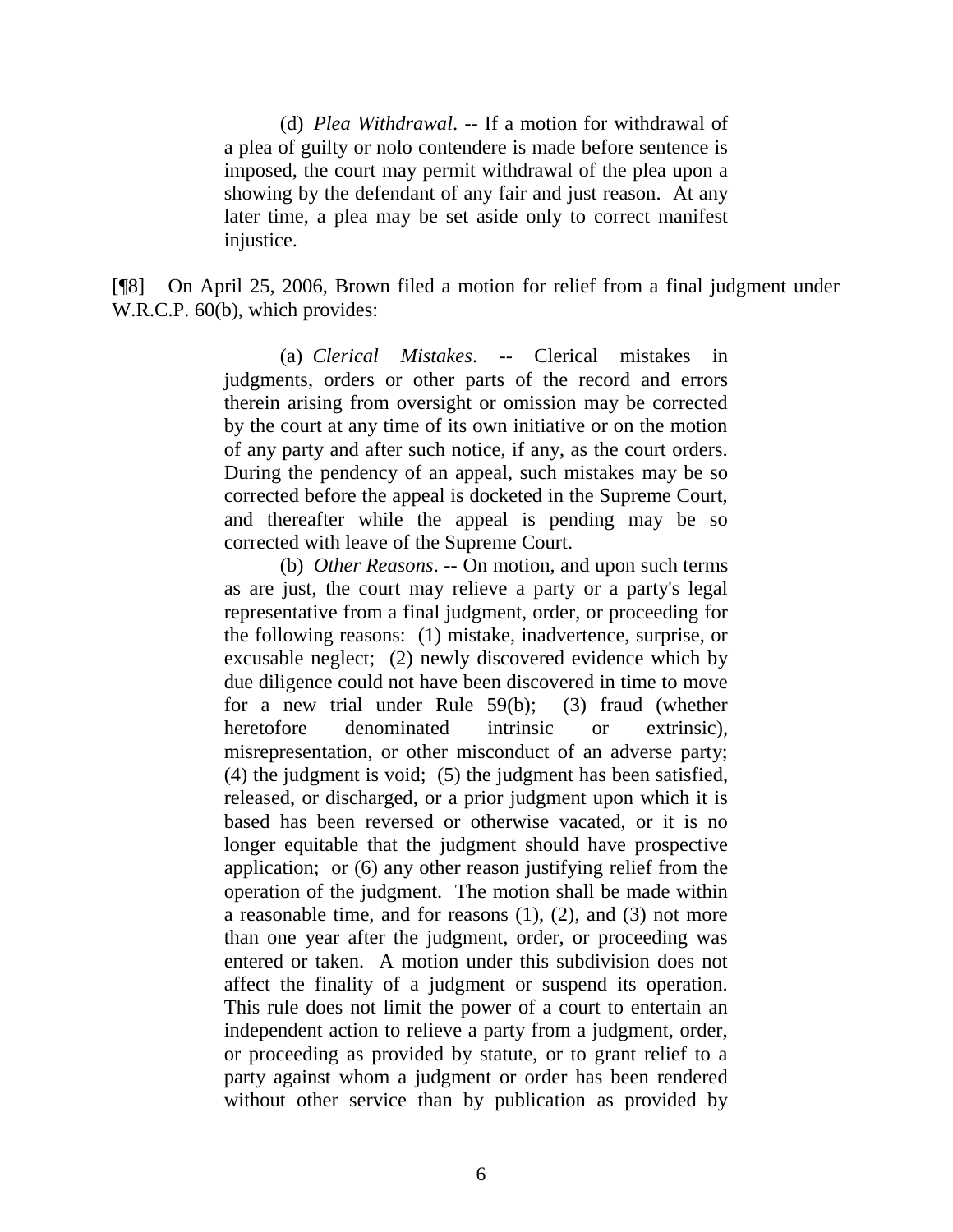statute. Writs of coram nobis, coram vobis, audita querela, and bills of review and bills in the nature of a bill of review, are abolished, and the procedure for obtaining any relief from a judgment shall be by motion as prescribed in these rules or by an independent action.

[¶9] These were both lengthy documents that rambled aimlessly for the most part, although Brown's clearly expressed complaint is that the State breached its plea agreement with him in the year 2000 by cooperating with the federal authorities, with respect to prosecutions against him in Federal court, which arose out of the same general facts and circumstances as his State crimes.

[¶10] Brown posits, and it is true, that the Rules of Criminal Procedure provide in W.R.Cr.P. 1(a) that: "... In the event that a procedure is not established by these rules, the Wyoming Rules of Civil Procedure shall govern." However, our examination of the W.R.C.P. 60(b) motion will be brief because we are compelled to conclude that Rule 1, and Wyoming Rules of Civil Procedure are not properly invoked by Brown in this case.

[¶11] On August 7, 2006, Brown added to the mix of his pleadings by filing a motion "Pursuant to W.R.C.P. 59(b) (or, any other applicable rule or statute)." W.R.C.P. 59(b) provides for new trials or the amendment of judgments in the context of civil litigation. In the context of criminal actions, of course, W.R.Cr.P. 33 provides for motions for new trial, and W.R.Cr.P. 34 provides for motions in arrest of judgment. Although Brown's pleadings have far exceeded the reach of their grasp, we get his point. He thinks he is entitled to some sort of substantive relief from the judgment and sentence imposed upon him, because the State participated peripherally in the proceedings against him in Federal court.

# **DISCUSSION**

[¶12] The subject matter jurisdiction of a court is a question of law that is reviewed *de novo*. *Patrick v. State*, 2005 WY 32, ¶ 6, 108 P.3d 838, 840 (Wyo. 2005). The proceedings in Brown's state criminal cases reached a point of finality on March 15, 2000. Almost five years later he filed a motion to withdraw his guilty plea in the State court, but he did not further pursue that motion. Taken as a whole, the record establishes that Brown did not actively pursue a remedy for the asserted breach of his immunity/plea agreement until April 25, 2006, six years after his State court sentencing. During that six-year period, Brown did not pursue a timely motion to withdraw his guilty plea, direct appeal, or post-conviction relief petition. Instead, he waited more than six years and then attempted to set aside the judgment in his case using an inapplicable rule of civil procedure that lacked the capacity to invoke the district court's jurisdiction.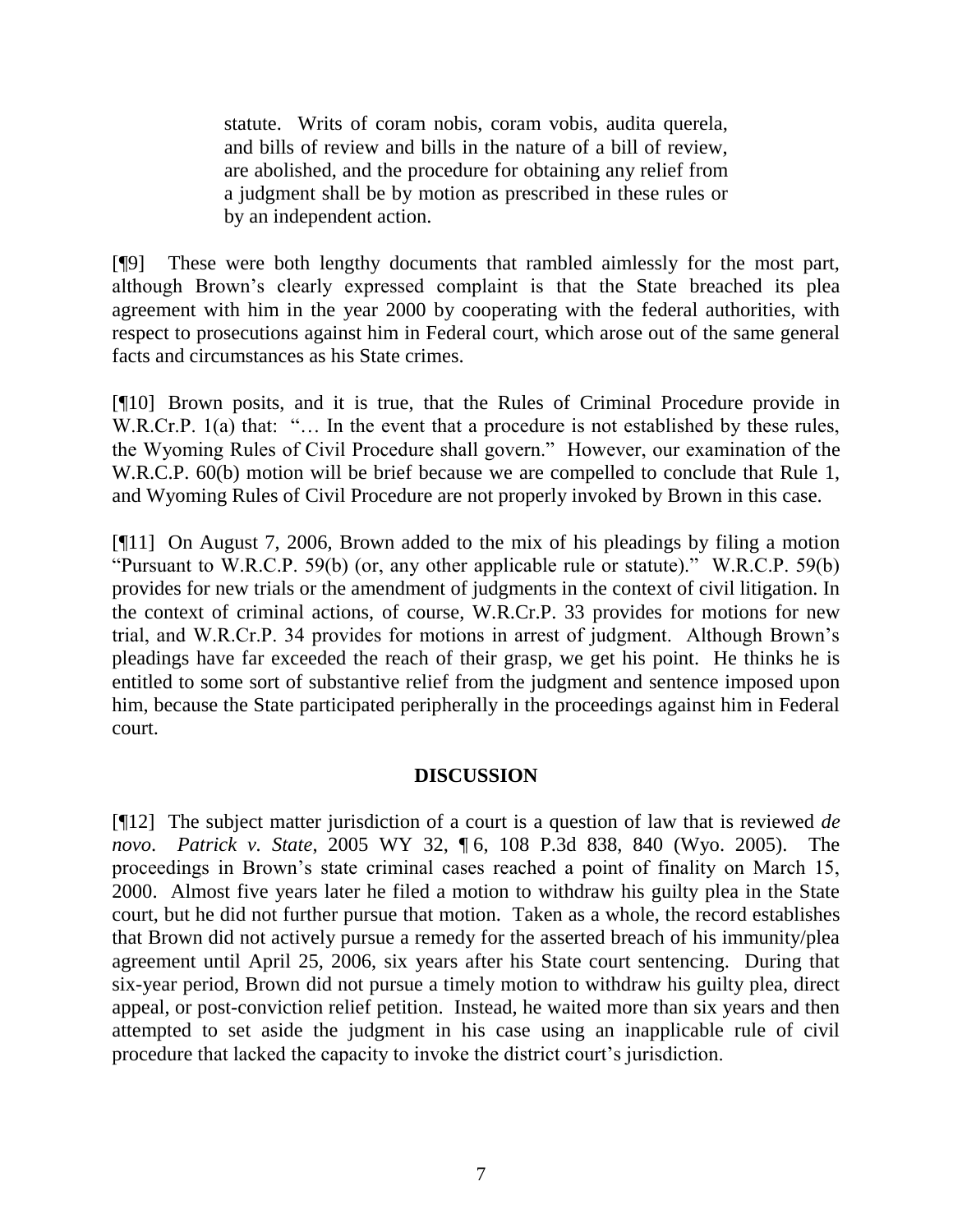[¶13] In *Nixon v. State*, 2002 WY 118, ¶¶ 8-13, 51 P.3d 851, 853-54 (Wyo. 2002), we presented this detailed discussion of the operative theories that apply in circumstances such as those presented by the instant case:

> As explained below, this Court's precedent, as well as policy considerations including the interest in the finality of criminal decisions, mandate that such a motion to withdraw a guilty plea, filed after an appeal of right from a judgment and sentence has been concluded, cannot be considered by the district court because of a lack of jurisdiction over such matters. Further, because this Court enjoys no greater jurisdiction than that of the district court in such matters, this Court must dismiss this appeal for lack of subject matter jurisdiction in this Court.

### **ANALYSIS**

Rule 32(d) of the Wyoming Rules of Criminal Procedure addresses the withdrawal of guilty pleas:

(d) *Plea withdrawal*--If a motion for withdrawal of a plea of guilty or nolo contendere is made before sentence is imposed, the court may permit withdrawal of the plea upon a showing by the defendant of any fair and just reason. At any later time, a plea may be set aside only to correct manifest injustice.

Although this Rule does not, in and of itself, set a time limit for filing such a motion with the district court *after sentencing*, such a limit must exist as a logical corollary to the general rule that a case becomes final after judgment and sentence is entered and an appellate decision affirming the conviction has been made, or the time for taking an appeal expires without perfection of an appeal, or after the voluntary dismissal of such an appeal. *See Schuler v. State*, 771 P.2d 1217, 1220 (Wyo.1989) (citing *Attletweedt v. State*, 684 P.2d 812 (Wyo.1984); *State v. Duswalt*, 153 N.J.Super. 399, 379 A.2d 1278 (1977)), for the proposition that a case is no longer pending after a final judgment (in Wyoming, that is the judgment and sentence) has been entered in the trial court. Unless a specific, express exception is created to this general rule by statute or court rule, a district court's jurisdiction to consider a motion to withdraw a plea--or any other motion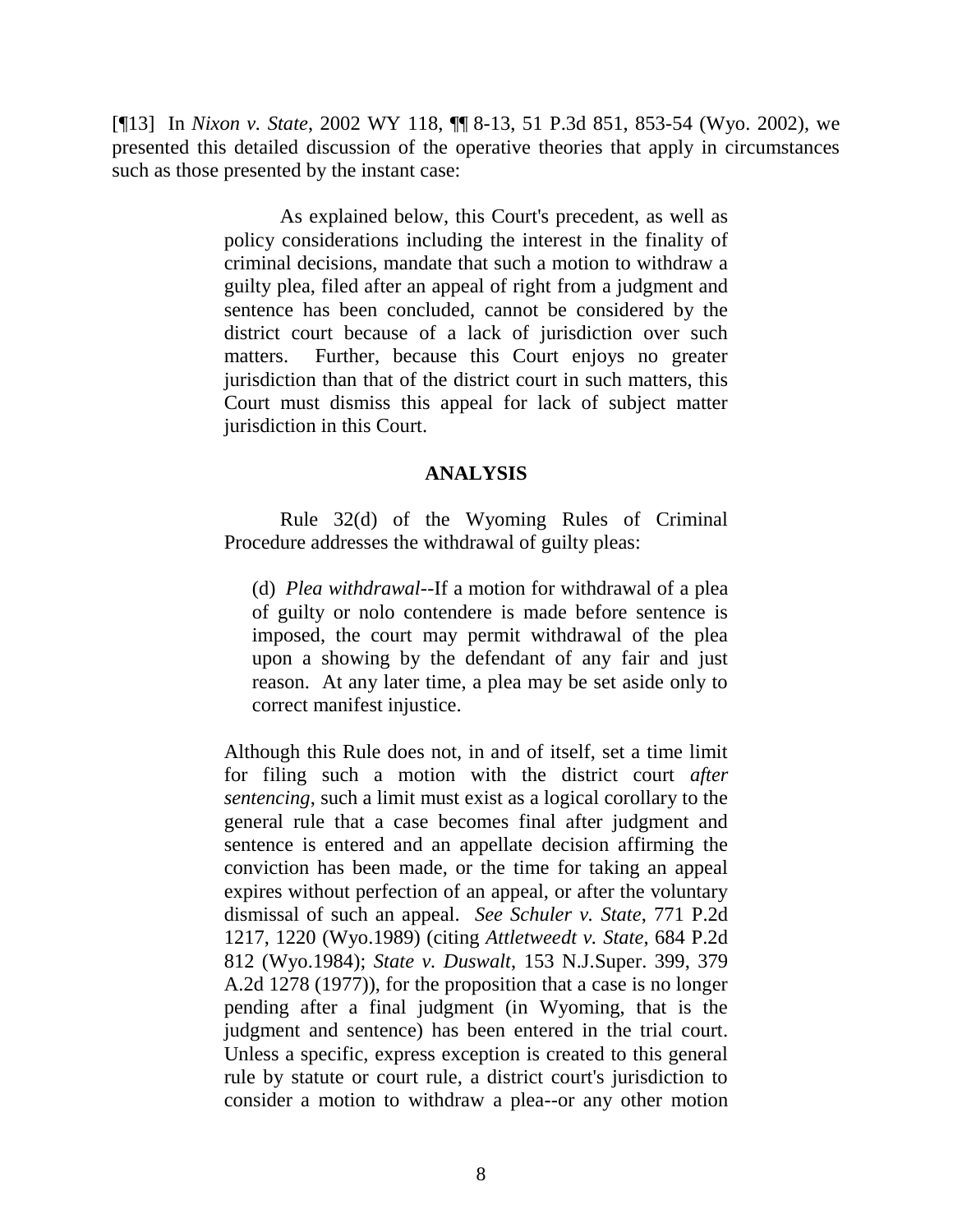not specifically provided for by statute or rule--ends when the case becomes final because of the expiration of the time for taking an appeal. In sum, once a criminal case becomes final pursuant to the general rule, a trial court loses the power to act in that case unless it is expressly permitted to do so by statute or court rule.

In fact, this Court and the Wyoming Legislature have provided specific methods in both statutes and court rules for seeking review of prior and otherwise final criminal proceedings. With two exceptions, both confined to challenging the jurisdiction of the trial court--correcting an illegal sentence pursuant to W.R.Cr.P. 35(a) and state habeas corpus relief pursuant to Wyo. Stat. Ann. §§ 1-27-101 et seq.- -all available methods contain time limits for taking such actions. For instance, a motion for sentence reduction must be made within one year after the sentence is imposed or probation is revoked, or within one year after receipt by the court of a mandate issued upon affirmance of the judgment or dismissal of the appeal, or within one year after entry of any order or judgment of the Wyoming Supreme Court denying review of, or having the effect of upholding, a judgment of conviction or probation revocation. W.R.Cr.P. 35(b). After expiration of that period, the district court no longer has jurisdiction to reduce a sentence. *Stewart v. State*, 654 P.2d 727 (Wyo.1982).

Similarly, Wyoming statutes provide two additional avenues for presenting a challenge of a conviction to a district court: by way of the post-conviction relief statutes at Wyo. Stat. Ann. §§ 7-14-101 through 108, and state habeas corpus relief at Wyo. Stat. Ann. §§ 1-27-101 through 134. Review by way of a petition for post-conviction relief must be filed within the five-year limitation period, and the scope of such review is strictly limited. Wyo. Stat. Ann. § 7-14-103 (LexisNexis 2001).

Review in a state habeas corpus action is not time limited, but is seriously limited in scope so that defendants may only raise a claim going to the subject matter or personal jurisdiction of the court. *Hovey v. Sheffner*, 16 Wyo. 254, 265-67, 93 P. 305, 307-08 (1908). This remedy is also unique in that the petition must be made to the court most convenient